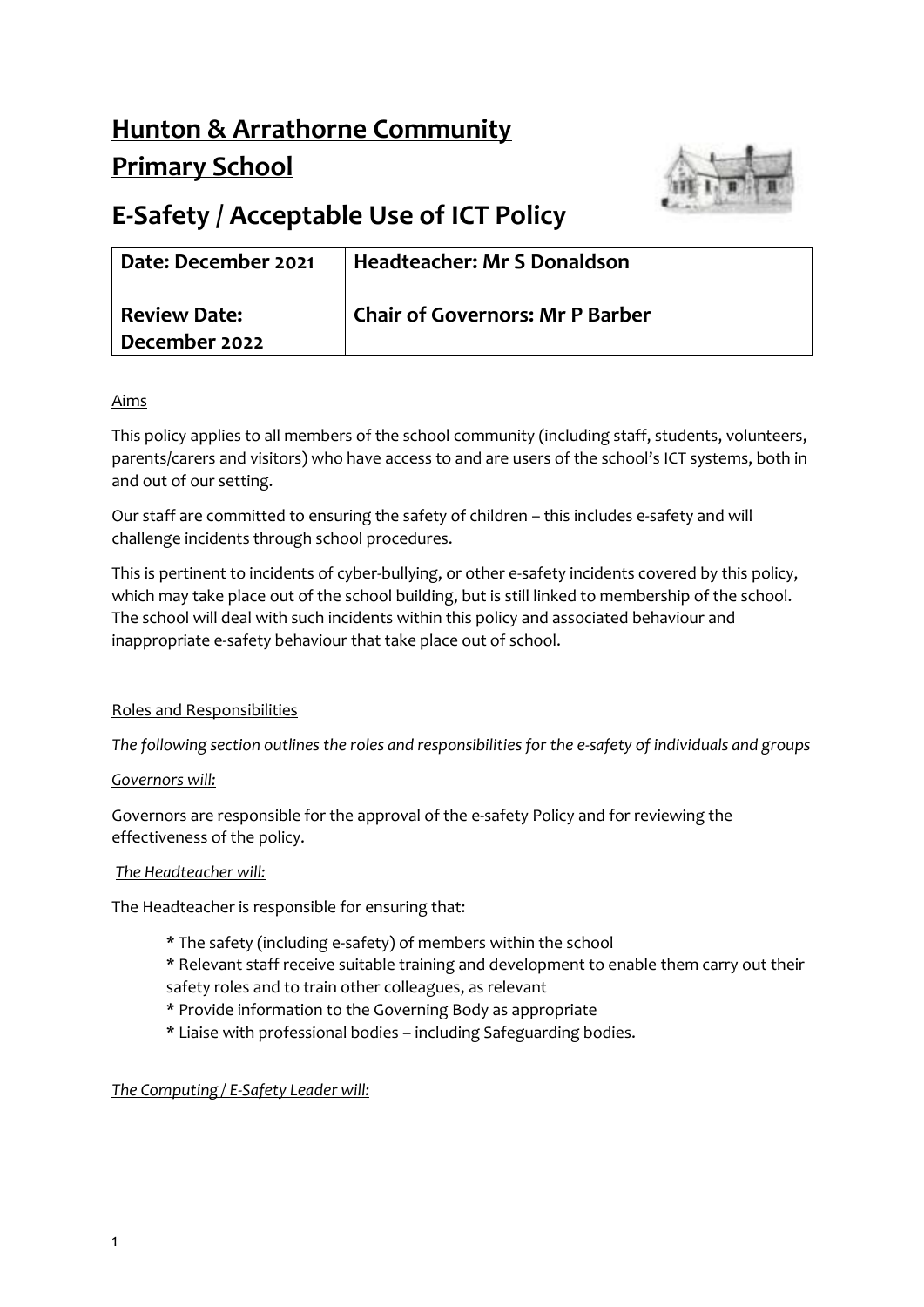\* Take day to day responsibility for e-safety issues and oversee the sanctions for breaches of rules relating to e-safety

- \* Provide training and advice to staff
- \* Ensure that the schools infrastructure is secure and is not open to misuse or malicious attack and that all aspects of the school's ICT systems are secure, in line with the school's guidance and policies.

### *Teaching Staff will:*

- They have an up to date awareness of e-safety matters and of current school e-safety policy and practices
- They have read and understood the appropriate ICT agreements
- They report any suspected misuse or problem to the Designated / Deputy Safeguarding Lead.
- Digital communications with students are only on a professional level and carried out using official school systems
- It is understood that social media can play an important part in communication between the school and students, parents/carers; however, there is also a need to ensure it is used in an appropriate and safe way.
- Before any member of staff sets up a resource such as a blog space, they must seek permission from the Headteacher and they should ensure that appropriate steps are taken to make such social media 'private' so that only people they approve can access it. The member of staff will then be responsible for the posts made on the site and for moderating the content from other users/contributors
- E-safety issues are embedded in all aspects of the curriculum and other school activities
- Students understand and follow the school's e-safety and Acceptable Use Policy
- Students have a good understanding of research skills and the need to avoid plagiarism and uphold copyright regulations
- They monitor ICT activity in lessons, extra-curricular and extended school activities
- They are aware of e-safety issues related to the use of mobile phones, cameras and hand held devices and that they monitor their use and implement current best practice with regard to these devices
- In lessons where internet use is pre-planned, students should be guided to sites that are checked as suitable for their use and that processes are in place to deal with any unsuitable material that is found in internet searches.

*The Designated Safe-guarding Person (and Deputy) should be trained in e-safety issues and be aware of the potential for serious child protection issues to arise from:* 

- Sharing of personal data
- Access to illegal/inappropriate materials
- Inappropriate on-line contact with adults/strangers
- Potential or actual incidents of grooming
- Cyber-bullying

#### *Pupils (appropriate to age / stage of pupil) will:*

Need to understand the importance of reporting abuse, misuse or access to inappropriate materials and know how to do so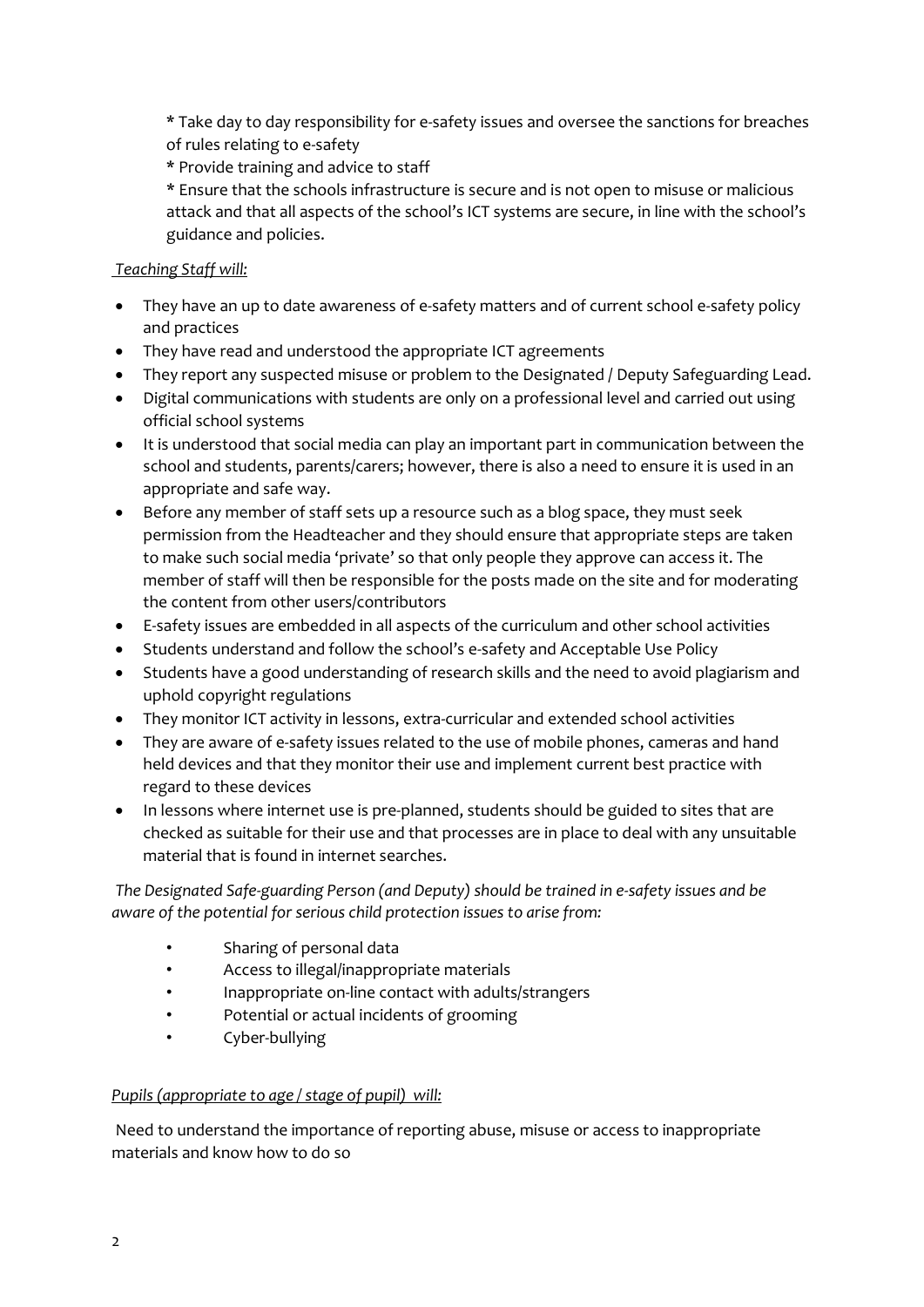- Will be expected to know and understand the Acceptable Use Agreement.
- Should understand the importance of adopting good e-safety practice when using digital technologies out of school and realise that the school's E-Safety Policy covers their actions outside of the school gates, if related to their membership of the school.

#### *Parents should:*

Parents/carers play a crucial role in ensuring that their children understand the need to use the internet/mobile devices in an appropriate way. Research shows that many parents and carers do not fully understand the issues and are less experienced in the use of ICT than their children. The school will therefore take every opportunity to help parents understand these issues through communications and the website.

Parents and carers will be responsible for:

- Endorsing the school policy
- Accessing the school website in accordance with the relevant Acceptable Use Policy.

# Education and Training

E-Safety education will be provided in the following ways:

- A planned e-safety programme will be provided as part of the ICT programme of study
- Key e-safety messages will be reinforced as part of a planned programme of assemblies and within the PSHCE curriculum
- Students will be taught whenever an opportunity occurs to be critically aware of the material/content they access on-line and be guided to validate the accuracy of information
- Students will be encouraged to adopt safe and responsible use of ICT, the internet and mobile devices both within and outside the school
- Students will be taught to acknowledge the source of information used and to respect copyright when using material accessed on the internet
- Staff will act as good role models in their use of ICT, the internet and mobile devices.

#### Infrastructure, equipment, filtering and monitoring

The school will be responsible for ensuring that the infrastructure/network is as safe and secure as is reasonably possible and that policies and procedures approved within this policy are implemented.

- All users will have clearly defined access rights to Trust's ICT systems
- An appropriate system is in place for users to report any actual / potential safety incidents.
- Appropriate security measures are in place to protect the servers, firewalls, routers, wireless systems, work stations, hand held devices etc from accidental or malicious attempts which might threaten the security of the school's systems and data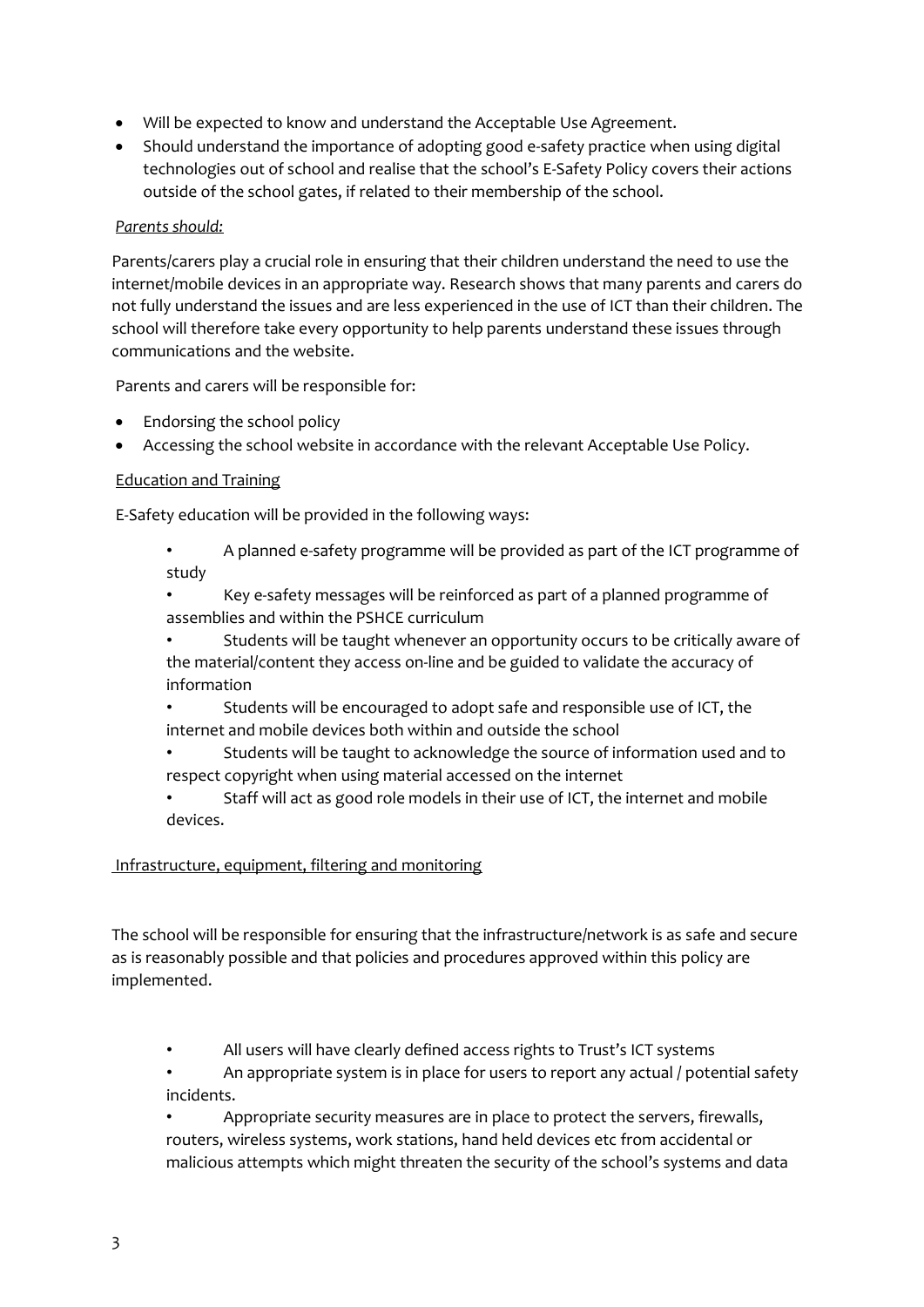• Personal use of the school's ICT systems should be limited to what may be deemed reasonable. The services are provided predominantly for education purposes

• Neither staff nor students should install programmes or other software on workstations, portable devices or servers, without the prior express, written permission.

• The school's ICT infrastructure and individual workstations are protected by up to date virus software

• Personal data (as defined by the Data Protection Act) cannot be sent over the internet or taken off the school site unless safely encrypted or otherwise secured by password or other means

• Where staff have email accounts and other school data on their phone or other mobile device they must ensure that the device is locked with a password.

#### Curriculum

• E-safety should be a focus in all areas of the curriculum and staff should reinforce e-safety messages in the use of ICT across the curriculum.

In lessons where internet use is pre-planned, it is best practice that students should be guided to sites checked as suitable for their use and that processes are in place for dealing with any unsuitable material that is found in internet searches

• Where pupils are allowed to freely search the internet, e.g. using search engines, staff should be vigilant in monitoring the content of the websites the young people visit

• Pupils should be taught in all lessons to be critically aware of the materials / content they on-line and be guided to validate the accuracy of information

• Pupils should be taught to acknowledge the source of information used and to respect copyright when using material accessed on the internet

#### Use of digital and video images - Photographic, Video

The development of digital imaging technologies has created significant benefits to learning, allowing staff and students instant use of images that they have recorded themselves or downloaded from the internet. However, staff and students need to be aware of the risks associated with sharing images and with posting digital images on the internet. Those images may remain available on the internet forever and may cause harm or embarrassment to individuals in the short or longer term.

There are many reported incidents of employers carrying out internet searches for information about potential and existing employees. The school will inform and educate users about these risks and will implement policies to reduce the likelihood of the potential for harm:

• When using digital images, staff should inform and educate students about the risks associated with the taking, use, sharing, publication and distribution of images. In particular, they should recognise the risks attached to publishing their own images on the internet e.g. on social networking sites

• Staff are allowed to take digital / video images to support educational aims, but must follow school policies concerning the sharing, distribution and publication of those images. Those images should only be taken on school equipment; the personal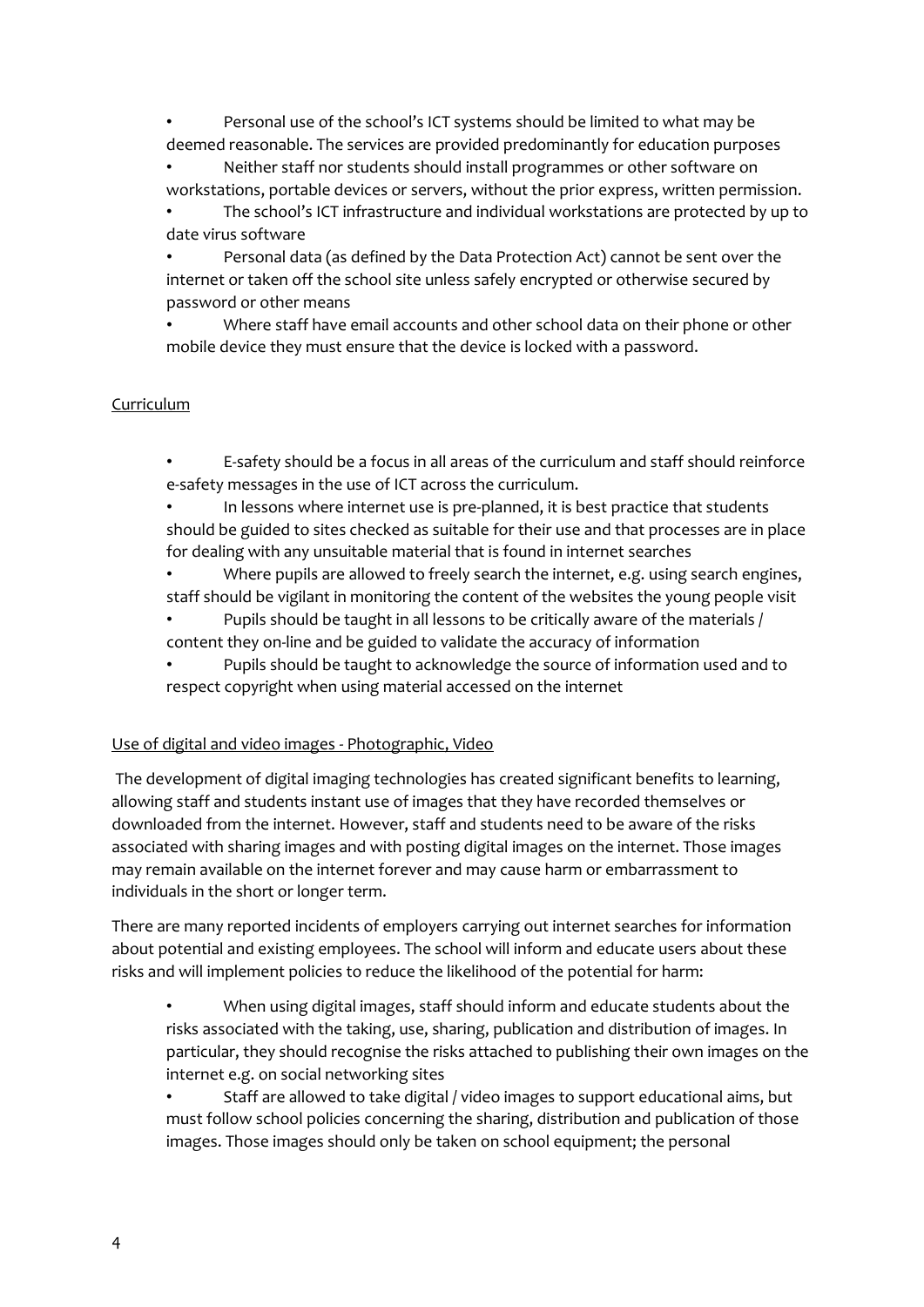equipment of staff should not be used for such purposes. They should also only be stored on the school's network and not on any personal device

• Care should be taken when taking digital / video images that students are appropriately dressed and are not participating in activities that might bring the individuals or the school into disrepute

• Students must not take, use, share, publish or distribute images of others without their permission

• Photographs published on the website, or elsewhere that include students will be selected carefully and will comply with good practice guidance on the use of such images

• Written permission from parents will be obtained before photographs of students are published on the school website (this is covered as part of the agreement signed by parents or carers)

• Be aware that downloading, copying or printing images from the internet may also breach copyright laws.

#### Data Protection

Personal data (as defined by the Data Protection Act) will be recorded, processed, transferred and made available according to the Data Protection Act 1998 which states that personal data must be:

- Fairly and lawfully processed
- Processed for limited purposes
- Adequate, relevant and not excessive
- **Accurate**
- Kept no longer than is necessary
- Processed in accordance with the data subject's rights
- **Secure**
- Only transferred to others with adequate protection.

#### Communications

A wide range of rapidly developing communications technologies has the potential to enhance learning.

Users need to be aware that email communications may be monitored

• Users must immediately report, to the Headteacher or Senior Teacher, the receipt of any email that makes them feel uncomfortable, is offensive, threatening or bullying in nature and must not respond to any such email

Any digital communication between staff and students or parents / carers (email, Seesaw etc.) must be professional in tone and content. These communications may only take place on official (monitored) school systems. Personal email addresses, text messaging or public chat / social networking programmes must not be used for these communications

• Students should be taught about email safety issues, such as the risks attached to the use of personal details. They should also be taught strategies to deal with